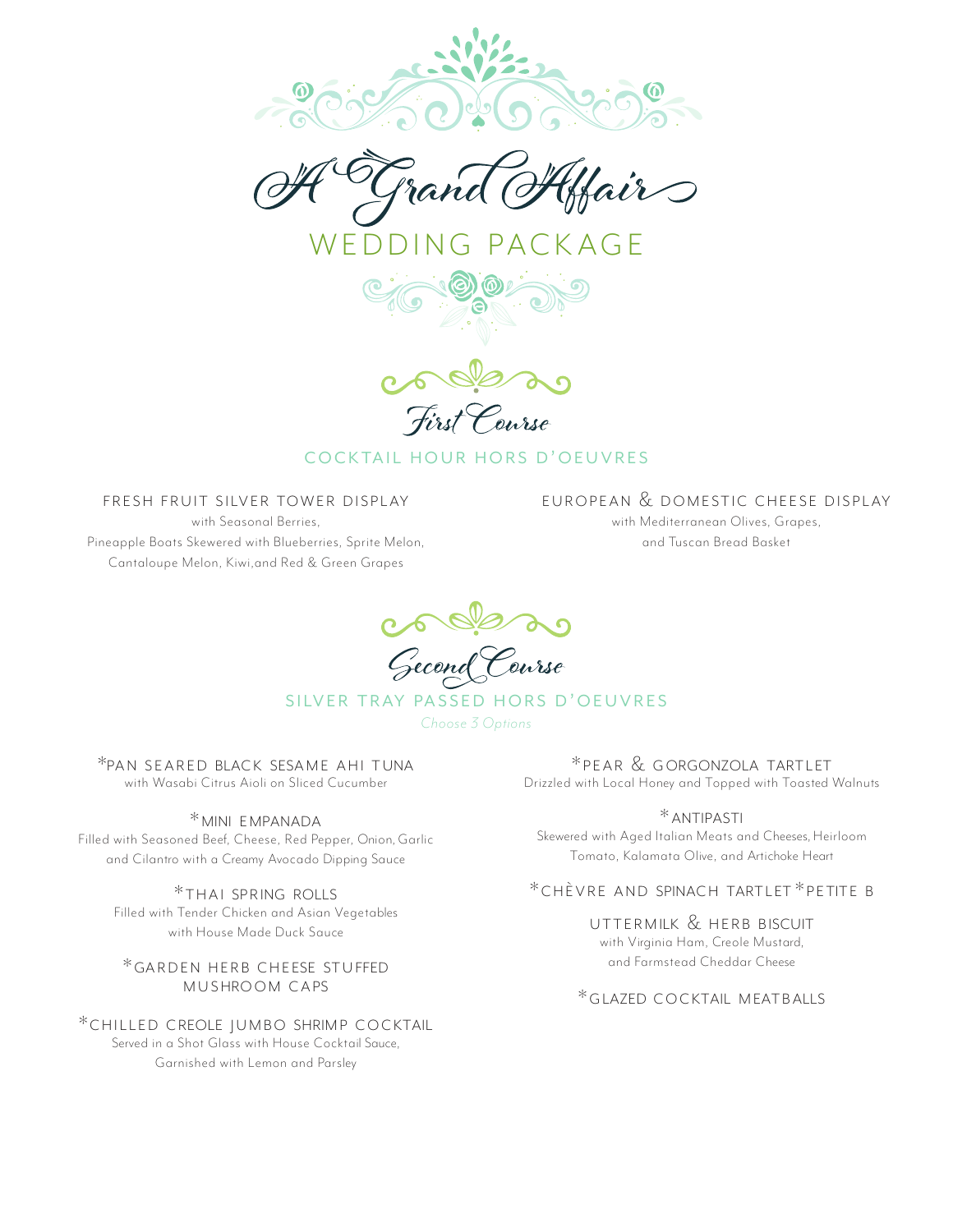



Choose <sup>1</sup> Option for Plated

*OR Choose <sup>2</sup> Optionsfor <sup>a</sup> Salad Station*

### \* STRAWBERRY ROMAINE SALAD

Mixed Greens, Sliced Red Onion, Fresh Strawberries, Toasted Southern Pecans with Poppyseed Dressing

#### \*CELEBRATION SALAD

Mixed Greens, Heirloom Tomatoes, Sliced English Cucumbers, Shaved Carrots and Feta Cheese With a Champagne Vinaigrette

\*PARMIGIANO-REGGIANO CAESAR SALAD House-Made Croutons and Topped with Crisp Boar'sHead Bacon

#### INSALATA CAPRESE

Vine Ripened Tomatoes, Sliced Fresh Mozzarella, and Sweet Basil Simply Seasoned with Sea Salt and Cracked Pepper and Drizzled with EVOO and Balsamic Vinegar

Table Gide Gervice

70.00

Gerved Buffet



Fourth Course

SALAD SELECTIONS SIGNATURE ENTREE SELECTIONS *Choose 3 Options*

> \*HERB CRUSTED BEEF TENDERLOIN MEDALLIONS

> > with Pan Gravy

WILD CAUGHT SALMON FILET with Fresh Dill Cream

\*HONEY ROSEMARY ROASTED PORK TENDERLOIN MEDALLIONS Served with a Merlot-Cranberry Reduction

FRENCH GARLIC FARMHOUSE CHICKEN

with Caramelized Garlic Cloves, Freshly Squeezed Lemon Juice, White Wine, and Sweet Basil

TUSCAN CHICKEN MARSALA Braised with Wild Mushrooms and Sliced Red Pepper

in a Rich Marsala Wine Sauce

LOCAL SHRIMP SCAMPI PASTA PRIMAVERA with Roasted Garlic Parmesan Cream Sauce

FARMER'S MARKET VEGETABLE LASAGNA with Ricotta Creme and San Marzano Marinara

\*ROASTED PRIME RIB OF BEEF

with Horseradish Cream Sauce and Au Jus

\*Available to be served on a carving station for served buffet